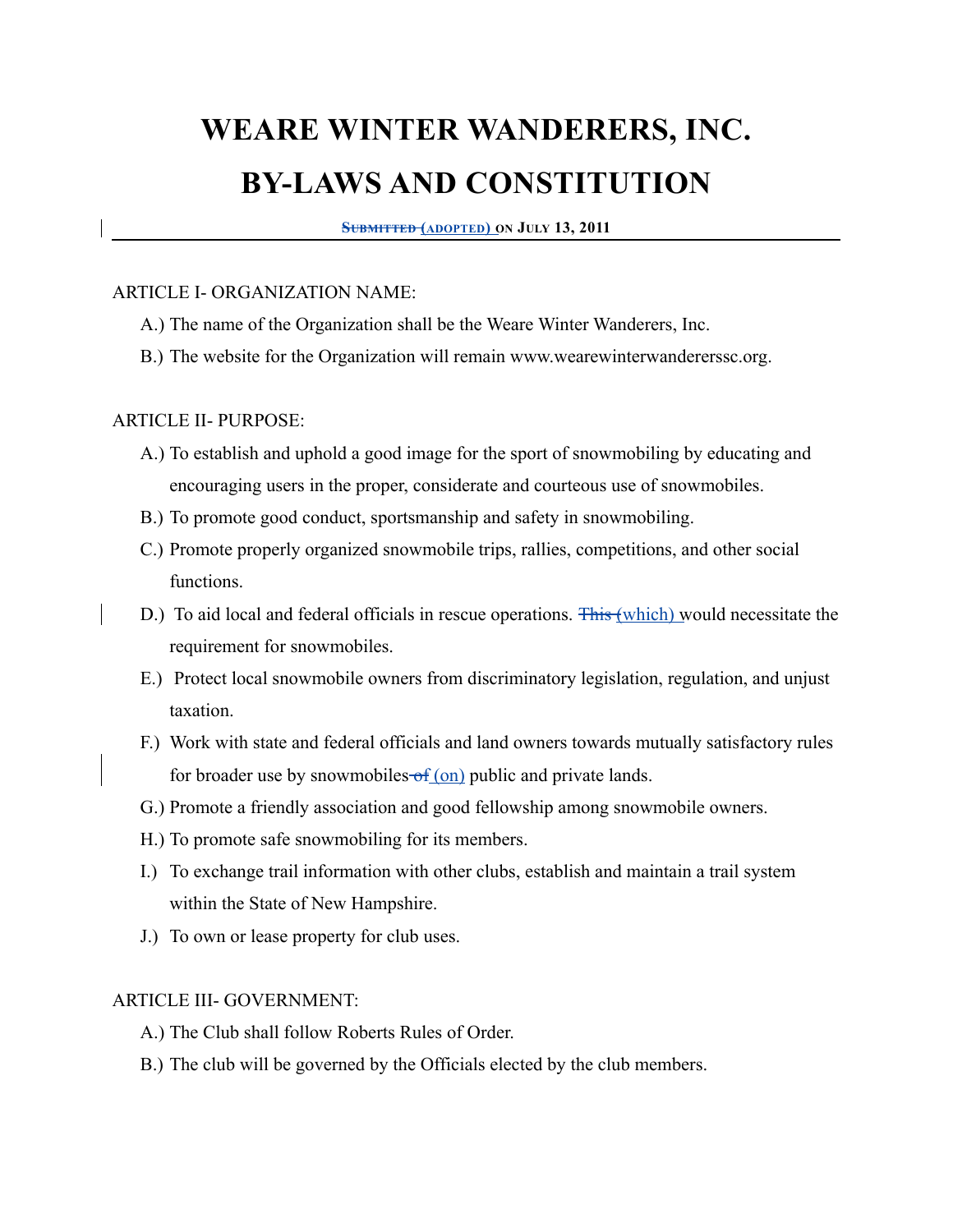C.) Executive Officers will include the President, Vice President, Secretary, Treasurer, Trail Master and Trail Administrator.

1.) The Directors will be: Membership, Publicity, Social, Equipment and Web Master.

- D.) It shall be the duty of the Board of Directors and Club Officials to carry out the wishes of the members.
- E.) All Elected Officers will serve for a term of one (1) year or until replaced or reelected. Any vacancies occurring during the year shall be filled by appointment by the Board of Directors for the balance of the remaining term and he/she will be eligible for reelection..
- F.) No person shall contract any debts for or against the club without first being authorized. to do so by a majority vote by the Club Members at any regular meeting.
	- 1.) All functions of the club will be governed by  $(a)$  budget and purchase order system.
	- 2.) All budgets will be completed, presented and posted to the membership. Budgets will be posted at least  $30(20)$  days in advance of, and voted on at the annual meeting in July
	- 3.) No funds shall be expended or debts incurred that were previously authorized pursuant to this section without the prior approval of the committee chairmen, Treasurer and one other member of the board.
	- 4.) (in the event a donation is accepted by the club or any club function and the donation is not earmarked by the donor for a specific cause the funds will go directly to the general fund. If the funds are earmarked for any cause by the donor they will be used to fulfill that wish.)
	- 5.) ( In the event that a club enters into a sponsorship agreement with another party only the funds necessary to fulfill the terms of the agreement may be expended. All other funds in excess of that amount will go to the general fund and cannot

6.) be used to increase any budget.)

G.) The Board of Directors shall consist of Six (6) Executive Officers plus Five (5) Directors each of whom must be an active member of the Club. A majority of the Board of Directors shall constitute a quorum; quorum is required for any voting. Each Year the Five Directors shall be elected to serve One (1) Year.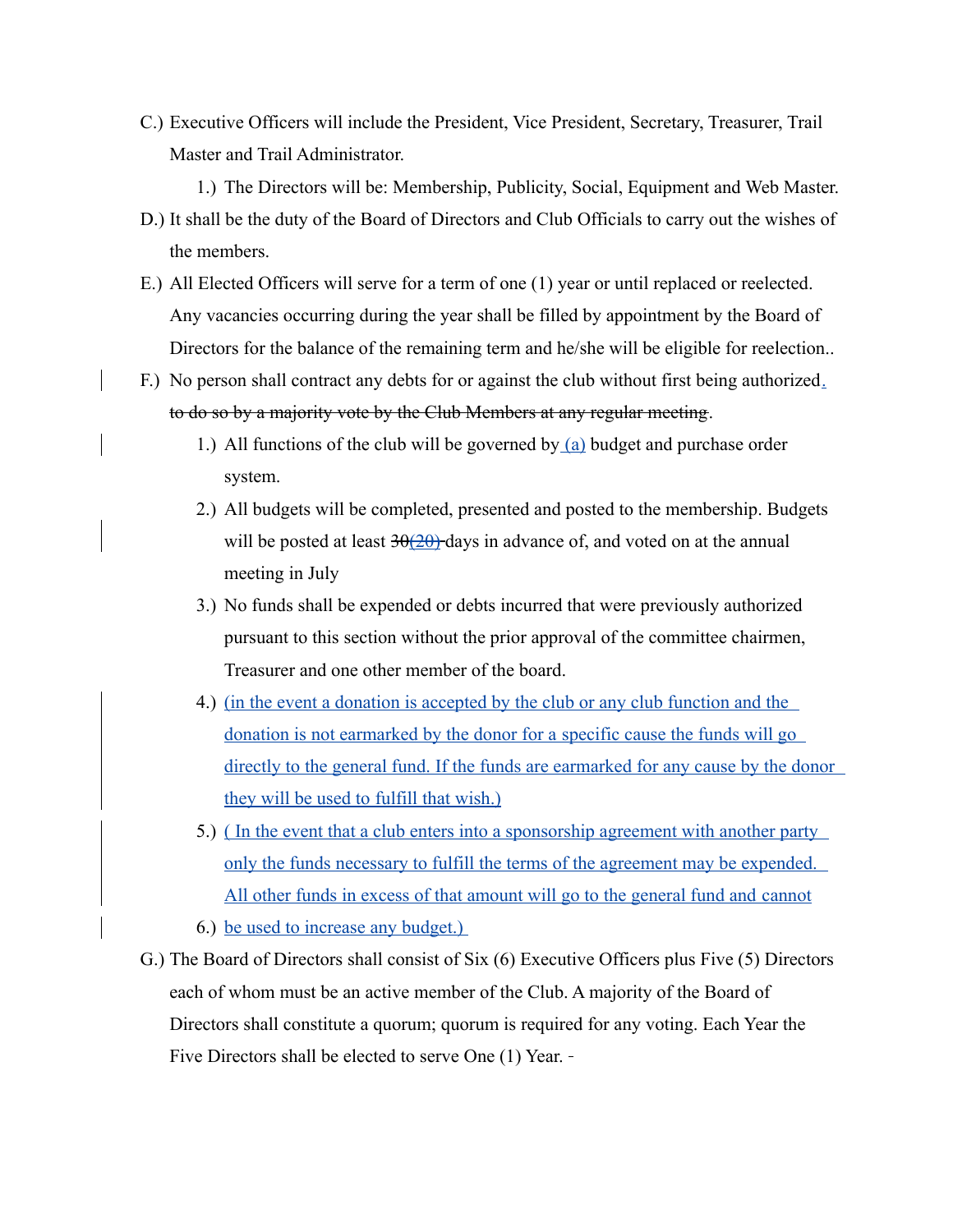- H.) The board of directors will act as the overall steering committee for the club. They will appoint club committees, fill any vacancies or change the membership in such committees. The board of directors shall have the authority at any time to discharge any committee, committee member or elected officer with a majority vote.
- I.) An Advisory Board will be selected by the Board of Directors with a minimum of five (5) members. One member should be the immediate past president.

#### ARTICLE IV- MEMBERSHIP:

- A.) Any person eighteen (18) years of age and over having interest in snowmobiling may join.
- B.) Membership shall consist of three (3) classes:
	- 1.) Active
	- 2.) Associate members (under 18 years of age)
	- 3.) Inactive / Honorary Members
	- 4.) 4) A single child of a family member can remain a member until 21 years of age
- C.) Membership may be revoked for due cause by a majority vote of the Board of Directors.
- D.) Any member or applicant for membership shall not be discriminated against for reasons of race, color, or creed or gender.
- E.) Any member may resign from the club at any time in writing or verbally during a recorded meeting.
- F.) Any member who shall commit an act of violence with malice  $\alpha$  (or) forethought causing bodily harm to any member, or destruction of any property during any business, general, social or any other official club gathering may be disqualified for membership by the board of directors.

#### ARTICLE V: NOMINATIONS

- A.) Only active or past active members shall be considered for a Director or Executive Officer having been an active member for one (1) year.
- B.) Once a vote has been made, the subject will not be discussed again unless there has beensignificant change to the content of the subject or by petition (can be verbal) of one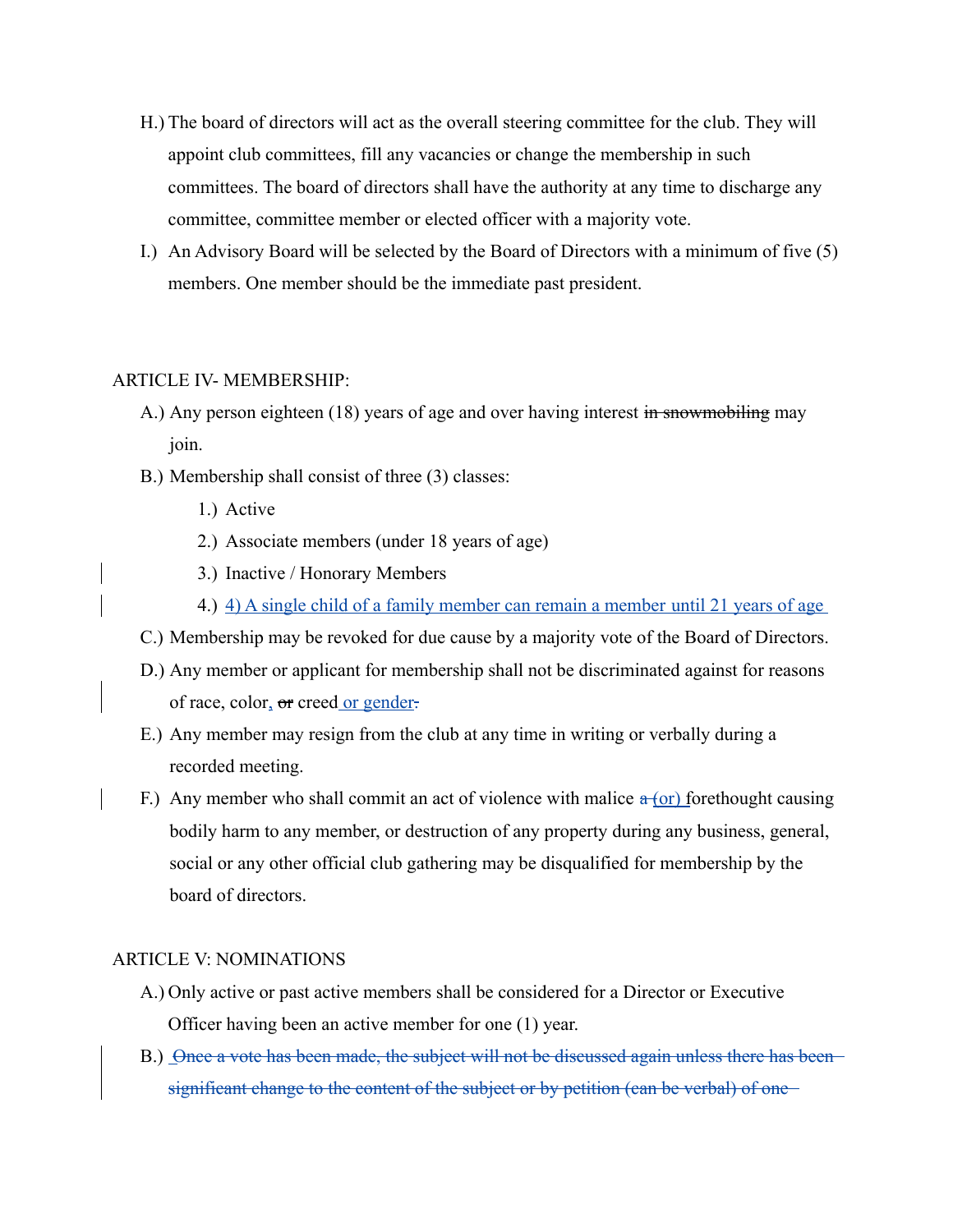member in good standing to the Board of Directors to review and consider adding it to the agenda and posting on the web-site in advance.

C.) (B)The President may only vote in the event of a tie and may act as an ex-officio at an election meeting.

#### ARTICLE V.1: VOTING

- A.) Nominating Committee will prepare a slate of nominees to be published on March 1. The slate of nominees will be announced at the March meeting to be voted on at the April meeting (election meeting).
- B.) The officers elect will take office at the annual meeting to be held in July.
- C.) Lame Duck session will be defined as the time between the Election Meeting and the Annual meeting.

#### ARTICLE VI- MEETINGS:

- A.) All general meetings will open with a salute to the flag, must have a roll call and be recorded.
- B.) The Annual Meeting will be held in the month of July. A date, time and place will be selected by the Social Director. Regular scheduled meetings will be held the second  $(2<sup>nd</sup>)$ Wednesday (week) of the month. The time, (date,) and (location for the next meeting shall be announced at the previous meeting.)The time and place of all meetings will be subject to change by the Board of Directors, with proper notification to the membership.
- C.) Board of Directors and Executive Officers meetings will be scheduled by the President at the request of a club member, and or a member of the board.
- D.) Any member in good standing is welcome to attend a Board of Directors meeting as a non-voting attendee.
- E.) E.) Once a vote has been made, the subject will not be discussed again unless there has been significant change to the content of the subject or by petition (can be verbal) of one member in good standing to the Board of Directors to review and consider adding it to the agenda and posting on the web-site in advance. This rule cannot be used to revise a budget.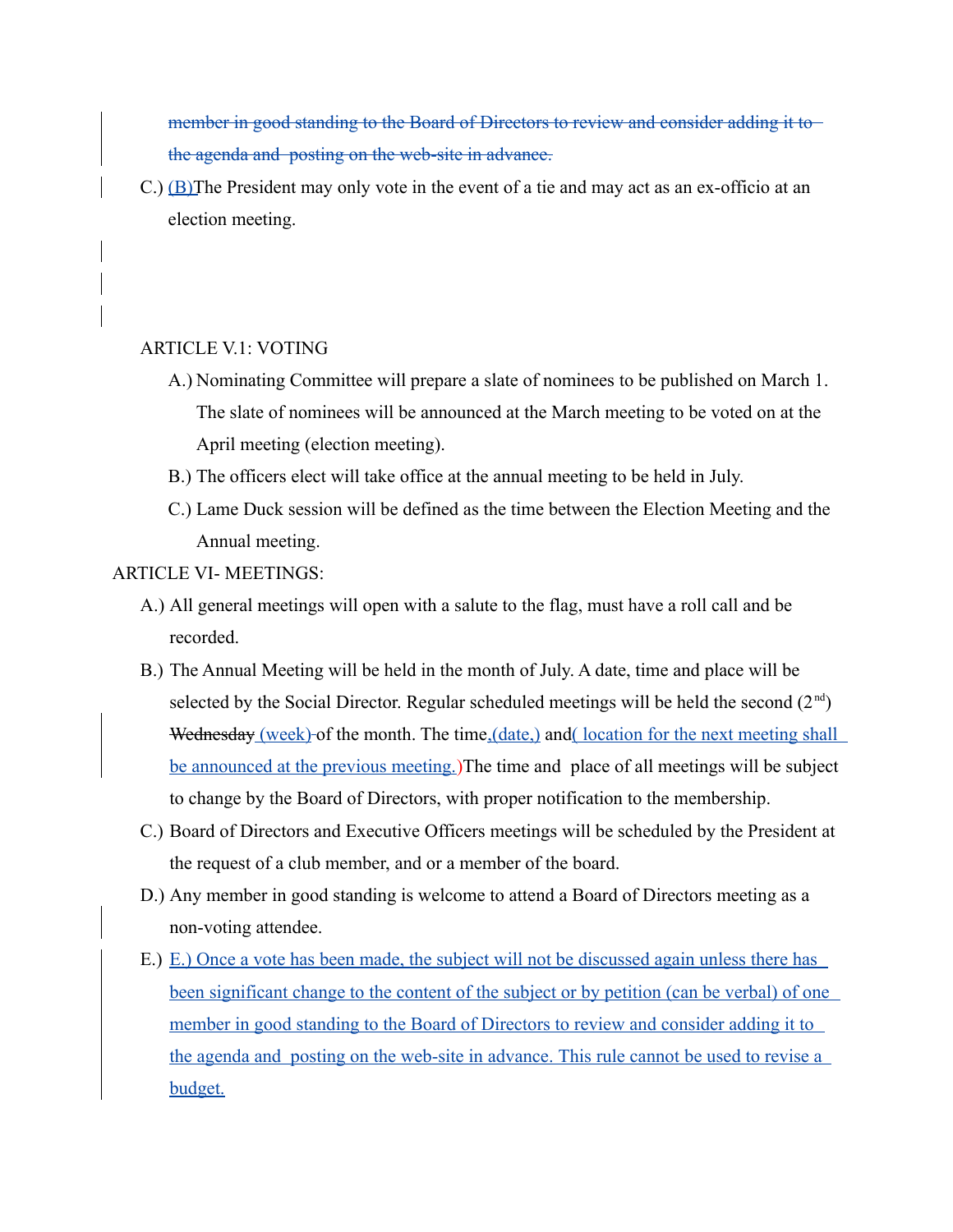#### ARTICLE VII-DUES:

- A.) All dues for membership will be payable at the first regular meeting of the year (July) and said dues when paid will constitute a member in good standing. Any member not having paid his/her dues by October 1 will NOT BE CONSIDERED A MEMBER IN GOOD STANDING.
	- 1.) A member in good standing is simply a member that has paid dues.
	- 2.) An Active Member is defined as a Member who participates in a minimum of Three (3) club functions of which two (2) must be club work related events.
- B.) The amount of dues shall be reviewed during the lame duck session by the Board of Directors and the proposed changes will be voted upon by the club members with a 2/3 majority vote at the annual meeting.
- C.) Any Member may be appointed or elected to serve on any committee. A membership is entitled to a maximum of two (2) votes. (Must be 18 years to vote) Only Active Members are eligible to vote in an election. One Active Membership is entitled to two (2) votes.(no one person can cast more than one vote)
- D.) Current landowners, and lifetime members (and B.O.D.) will have club dues paid. (will receive a complimentary membership)
- E.) Dues for Board of Directors will be reimbursed for one (1) year.
	- 1.)  $E<sub>1</sub>$ ) All incentive reimbursements will be approved by the Board of Directors based on eligibility and the current financial status of club.

Only Active Memberships will be considered for any incentive reimbursement.

#### ARTICLE VIII- DUTIES:

A.) The President shall preside at all regular, special, or Board of Directors meetings. They shall be an Ex-Officio member with the right to vote. They shall have such power and perform such duties as may normally be incidental to the Office of the President of any organization. The President will ensure attendance at all Hillsborough County meetings and can appoint a member in the event there is no representation. He/She will make certain all Board Members responsilities are executed as assigned. It shall be the responsibility of the President to possess post office box keys and may appoint one (1)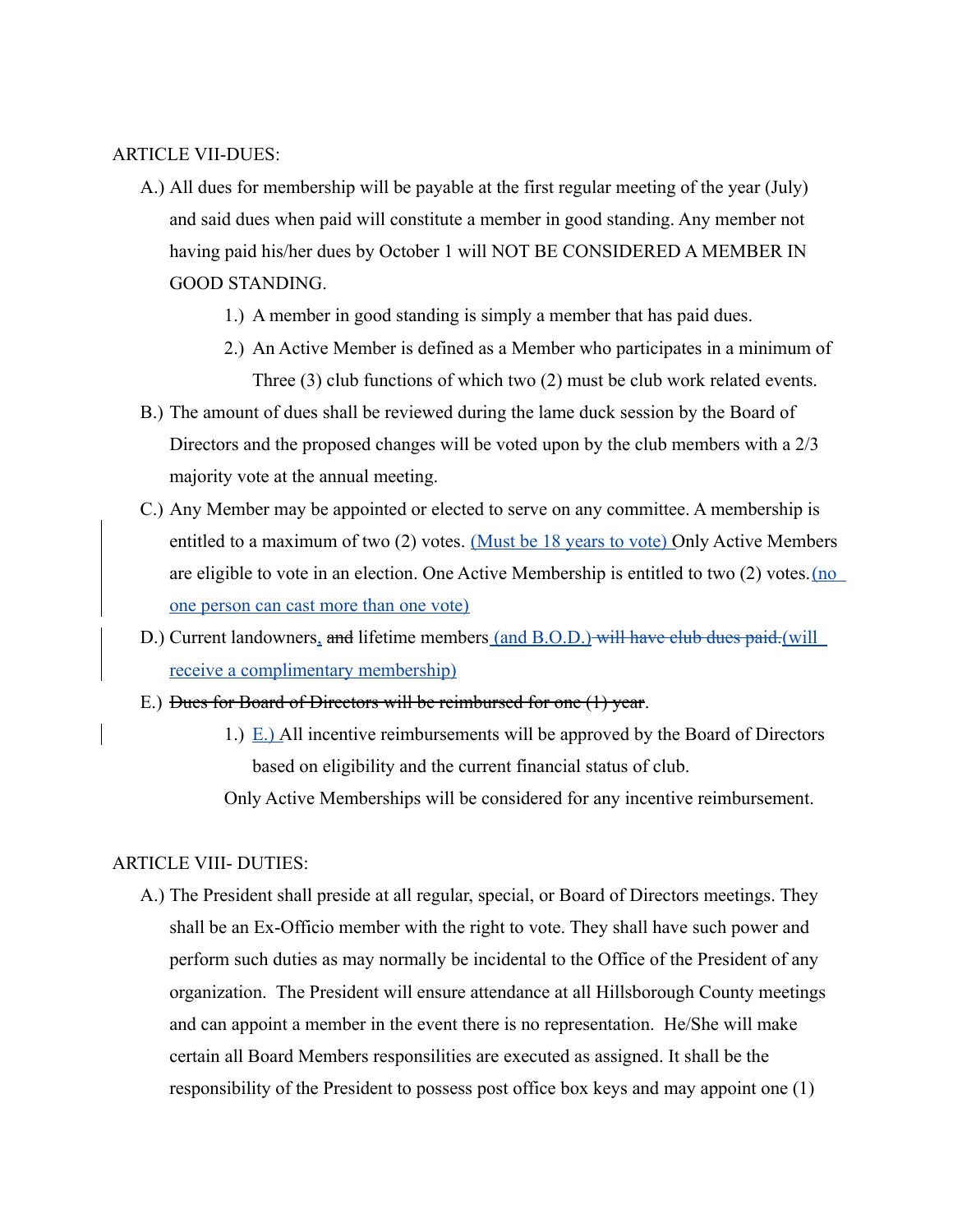other person to access its contents. The President will assure that a proposed written agenda will be posted on the web-site and be distributed to the Board of Directors and all Members in good standing on the e-mail list prior to the meeting.

- B.) The Vice President will assist the President in the discharge of their duties and shall preside in the absence of the President. They are also to be in charge of Map production and Sales. Other duties as assigned by the President or the bBoard of dDirectors.
- C.) The Secretary shall keep a correct record of the proceedings of all (general) meetings and read (present) said minutes at the succeeding meeting. In the absence of the President and Vice President, it is his/her duty to call the meeting to order and to occupy the chair until a chairman proctor is elected. The Secretary will read all matters to be acted upon when requested to do so and to call roll of the Club when necessary. The Secretary will have custody of all papers and documents, to sign his/her name to the minutes and to authenticate by his/her signature alone, in connection with that of the Presiding Officer, all acts, orders and proceedings of the Club. The secretary will be responsible for his / her own annual budget. Other duties as assigned by the President or the bBoard of dDirectors
- D.) The Treasurer shall receive all dues and keep a record of financial matters. He/she shall pay all obligations as sanctioned by the Members of the Club and keep a true and complete record of all financial transactions. He/she will make reports at all(general) meetings. The accounts shall be audited each year by the Board of Directors in June and a printed report prepared and distributed to Members at the Annual Meeting. He/she will file all necessary financial documents with federal, state and local agencies. The Treasurer will be responsible for his /her own annual budget. Other duties as assigned by the President or the Board of Directors.
- E.) The Trailmaster will be responsible for all aspects of the club trail system, including but not limited to; properly marking and maintaining, grooming schedule, work parties, allequipment maintenance, trail retention and expansion, groomer safety and certifications. He/she will also be responsible for the coordination of all Grant in Aid applications to plan and budget all projects for Construction and Grooming Grant in Aid and preparing any RTP requests with the Trail Administrator. The Trail master will be responsible for his /her own annual budgets. Other duties as assigned by the President or the Board of Directors.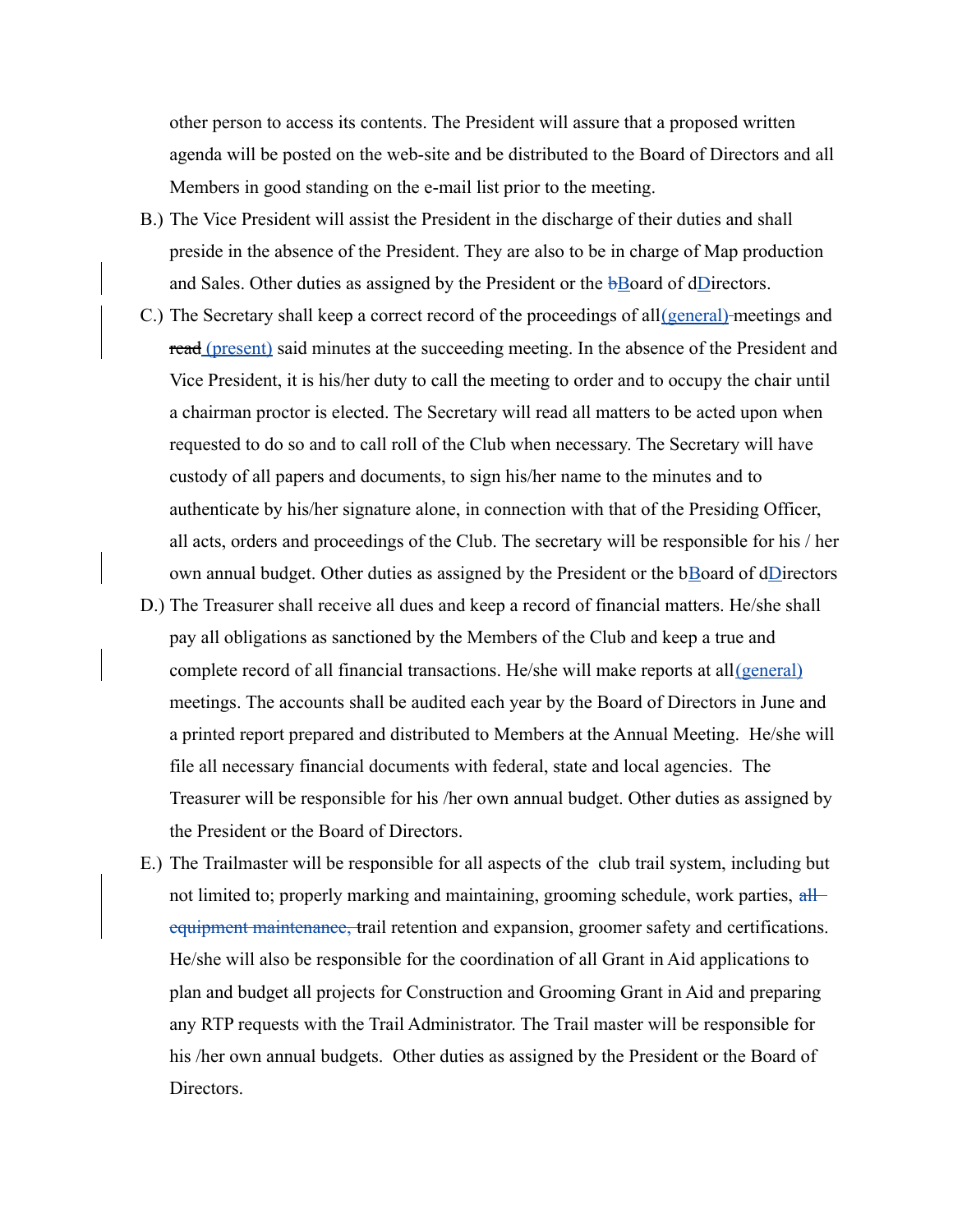- F.) The Trail Administrator shall make out all necessary requests and documents for the Bureau of Trails (BOT)( Department of Resources and Economic Development (DRED) ), as well as be responsible for all public relations that concern the trails, including landowner list and correspondences. He/she must be present at both Grant in Aid signing meetings. The Trail Administrator is responsible for all aspects pertaining to Grant in Aid forms including obtaining groomer logs, billing and submitting all grant applications; Federal, State and Local. The Trail Administrator will be responsible for his / her own annual budget. Other duties as assigned by the President or the Board of Directors.
- G.) Directors will be elected at the April election meeting and will take office at the Annual Meeting.
	- 1.) Membership Director shall be responsible for collecting all membership applications, processing the applications, sending out membership cards as needed, providing the other officers and directors with an updated membership list, and turning over all funds to the treasurer. Any membership activity must be completed by week's end including but not limited to processing, mailing of NHSA cards, updating and distributing the member list to the Board of Directors. The membership director will be responsible for his /her own annual budget. Other duties as assigned by the President or the Board of Directors.
	- 2.) Publicity Director shall be responsible for the monthly newsletter which will be sent to all active members regarding the Club's monthly activities and reports from the officers and directors as well as producing press releases, news articles, advertisements and any promotions of all club functions. The Publicity Director will be responsible for his / her own annual budget. Other duties as assigned by the President or the Board of Directors.
	- 3.) Social Director shall be responsible for all social events that the club may participate in such as the Christmas Party, Club Trip, Sunshine committee and Annual Meeting. The Social Director will be responsible for his /her own annual budget. Other duties as assigned by the President or the Board of Directors.
	- 4.) Web Master shall be responsible for the maintenance of the Club website, social networking and club calendar. He/she will be responsible for securing proper web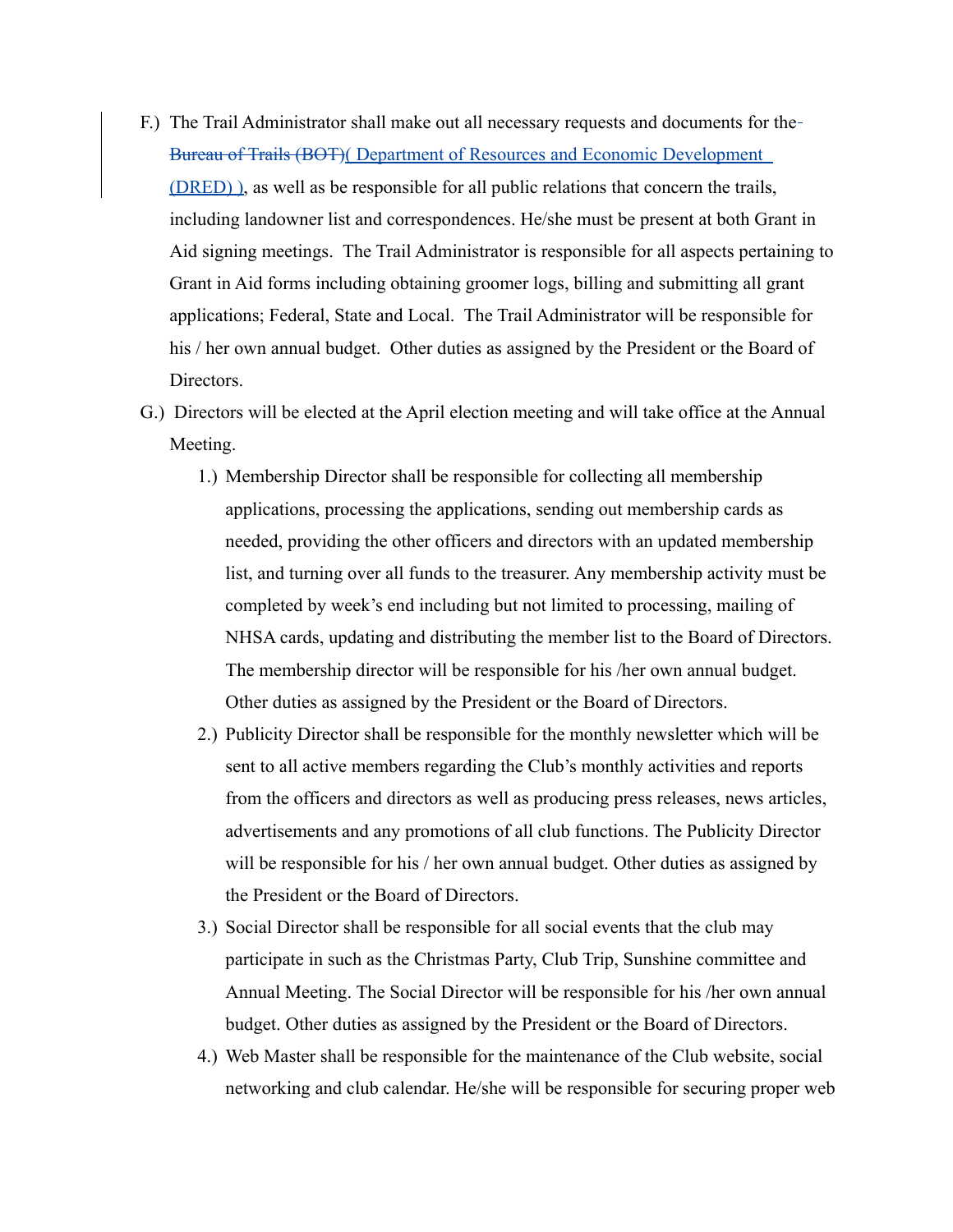hosting, data storage and will work directly with the Publicity Director. The Web Master will be responsible for his /her own budget. Other duties as assigned by the President or the Board of Directors.

- 5.) The Equipment Director will be responsible for all club owned/leased equipment to include all groomers, storage trailers, cook trailer and all related maintenance equipment. The equipment director will insure all maintenance is done in a timely manner and is ready for use at all times. The equipment director will notify the BOD when a piece of equipment is out of service so appropriate decision can be made on the best course of action to be taken at the time. The equipment director will be responsible for his/her own annual budget. The equipment director will be responsible for estimates on any needed repairs not falling within the budget. Other duties as assigned by the President or the  $b$ Board of dDirectors.
- 6.) The Advisory Board will act as an oversight committee, be responsible for all bylaw issues and changes and will act as the nominating committee. The Immediate Past President should chair the advisory board, in the event of a vacancy; the Board of Directors will appoint a chairperson. The Advisory Board will also be responsible for producing an awards packet and will be responsible for an annual budget. The Advisory Board will consist of at least five (5) members.
	- a.) The advisory board will consist of the current by-laws committee as of June 7, 2011. As of July 2012 a new committee will be appointed by the Board of Directors. Section E: 7.a will be removed from the By- Laws at such time.
- H.) (An appointed) Committee Chairperson shall volunteer for a position and select the number of members from within the Club to fulfill the objectives of the committee. There must(be) a minimum of three (3) members for all committees.
- I.) A member in good standing and all new members upon completion of a membership application and full payment of dues are eligible to receive the latest version of Club By-Laws and upon request shall receive said By-Laws from the Club Secretary or may download a copy from the club website.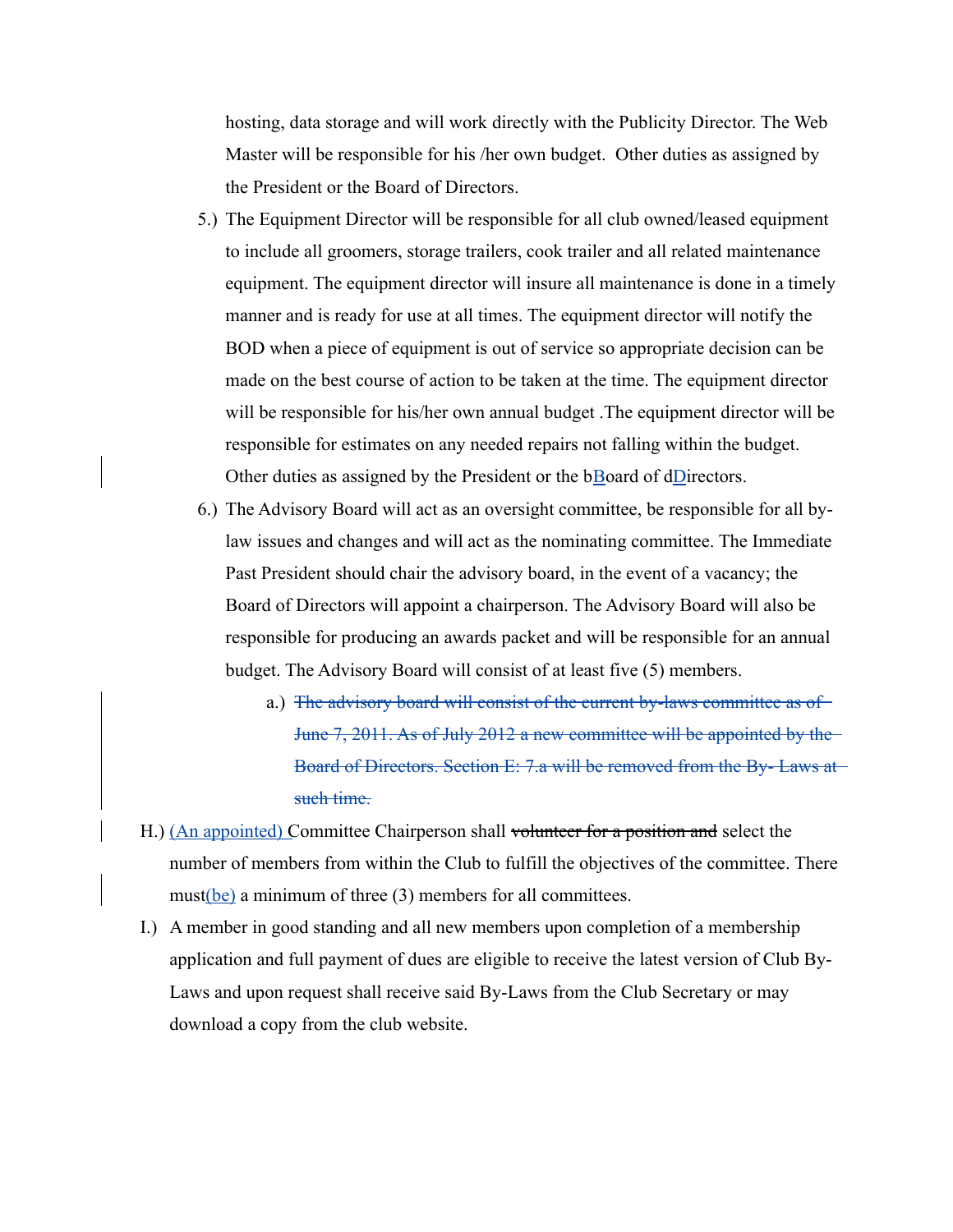J.) All officers shall read the By-Laws and be familiar with the contents prior to the(annual) meeting following the meeting at which they were elected. (All incoming and outgoing officers will meet during the lame duck session to discuss bylaws & budget procedures)

### ARTICLE IX- AMENDMENTS:

- A.) Proposed amendments to these by-laws may be submitted to the club membership on (by majority) vote of the board of directors or by petition signed by at least ten (10) members in good standing and submitted to the secretary in writing.
- B.) A two thirds (2/3) majority by the membership present at the meeting shall be required to amend the By-Laws at an announced By-Laws meeting.
- C.) No vote to make any By-Law change will be done without a thirty (30) (20) day written notice to all members.
- D.) Upon any amendments to these By-Laws by the club a complete set shall be posted on the web-site.

E.)